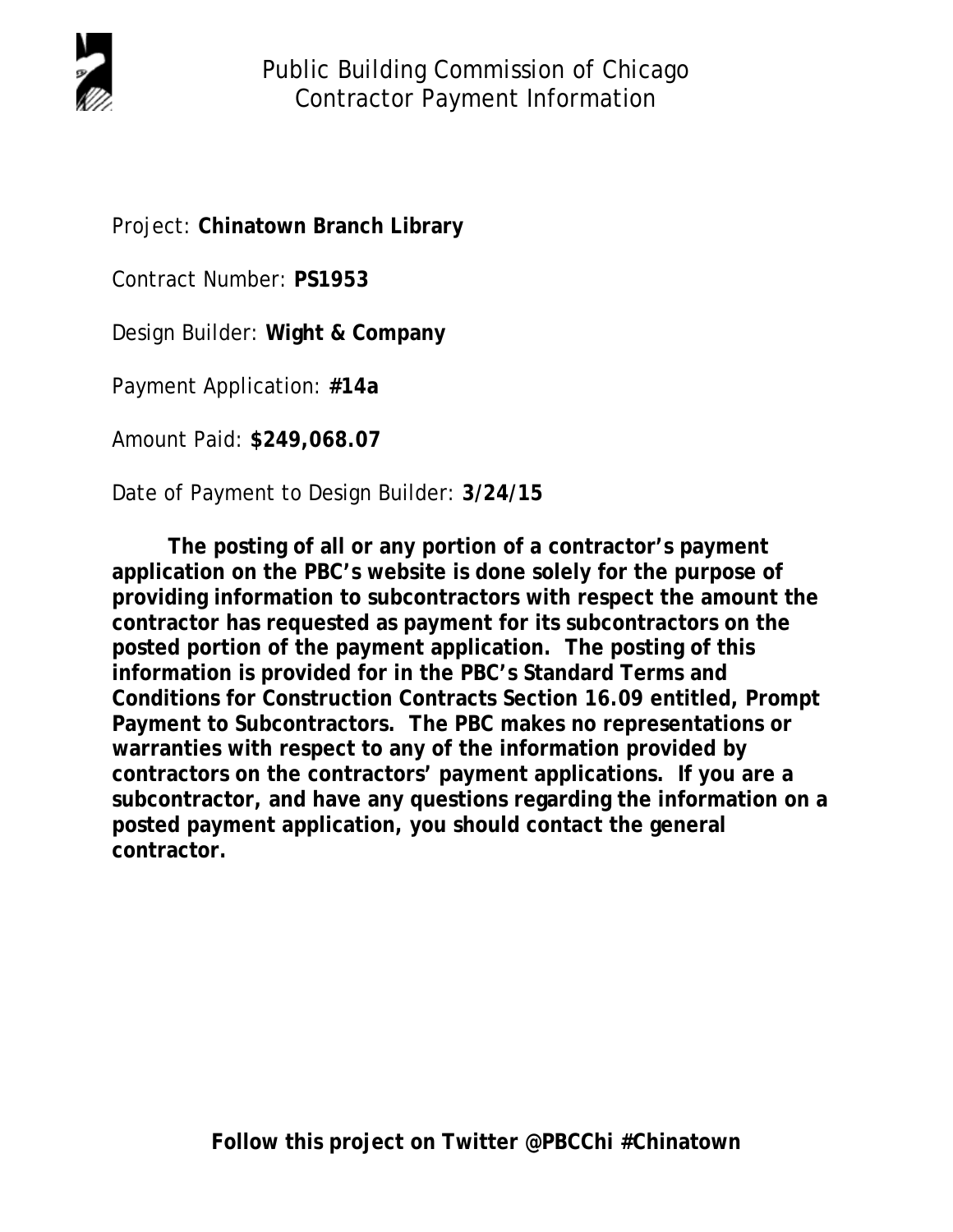## PUBLIC BUILDING COMMISSION OF CHICAGO **EXHIBIT S CERTIFICATE OF ARCHITECT - ENGINEER**

| DATE:                | 2/28/2015                       |    |           |
|----------------------|---------------------------------|----|-----------|
| <b>PROJECT:</b>      | <b>Chinatown Branch Library</b> |    |           |
| Pay Application No.: | 14a                             |    |           |
| For the Period:      | 2/1/2015                        | to | 2/28/2015 |
| Contract No :        | <b>PS1953</b>                   |    |           |

## To: PUBLIC BUILDING COMMISSION OF CHICAGO

In accordance with Resolution No. \_\_\_\_\_\_, adopted by the Public Building Commission of Chicago on\_\_\_\_\_\_\_\_\_,relating to the Revenue Bonds issued by the Public Building Commission of Chicago for the financing of this project (and  $S$ all terms used herein shall have the same meaning as in said Resolution). I hereby certify to the Commission and to its Trustee, that:

- 1. Obligations in the amounts stated herein have been incurred by the Commission and that each item thereof is a proper charge against the Construction Account and has not been paid; and
- 2. No amount hereby approved for payment upon any contract will, when added to all amounts previously paid upon such contract, exceed 90% of current estimates approved by the Architect - Engineer until the aggregate amount of payments withheld equals 5% of the Contract Price (said retained funds being

| THE CONTRACTOR:                                                                                                               | <b>Wight Construction, Inc.</b> |                    |                |
|-------------------------------------------------------------------------------------------------------------------------------|---------------------------------|--------------------|----------------|
| <b>FOR:</b>                                                                                                                   | <b>Design Build Services</b>    |                    |                |
| Is now entitled to the sum of:                                                                                                | s                               | 249,068.07         |                |
| <b>ORIGINAL CONTRACTOR PRICE</b>                                                                                              | \$9,120,000.00                  |                    |                |
| <b>ADDITIONS</b>                                                                                                              | \$111,836.00                    |                    |                |
| <b>DEDUCTIONS</b>                                                                                                             | \$0.00                          |                    |                |
| <b>NET ADDITION OR DEDUCTION</b>                                                                                              | \$111,836.00                    |                    |                |
| <b>ADJUSTED CONTRACT PRICE</b>                                                                                                | \$9,231,836.00                  |                    |                |
|                                                                                                                               |                                 |                    |                |
| <b>TOTAL AMOUNT EARNED</b>                                                                                                    |                                 |                    | \$4.481.244.10 |
| <b>TOTAL RETENTION</b>                                                                                                        |                                 |                    | \$433,874.41   |
| a) Reserve Withheld @ 10% of Total Amount Earned,<br>but Not to Exceed 5% of Contract Price<br>b) Liens and Other Withholding |                                 | \$433.874.41<br>s. |                |
| c) Liquidated Damages Withheld                                                                                                |                                 | \$0.00             |                |
| <b>TOTAL PAID TO DATE (Include this Payment)</b>                                                                              |                                 |                    | \$4.047,369.69 |
| <b>LESS: AMOUNT PREVIOUSLY PAID</b>                                                                                           |                                 |                    | \$3,798,301.62 |
| <b>AMOUNT DUE THIS PAYMENT</b>                                                                                                |                                 |                    | 249,068.07     |
| <b>Architect Engineer:</b>                                                                                                    |                                 |                    |                |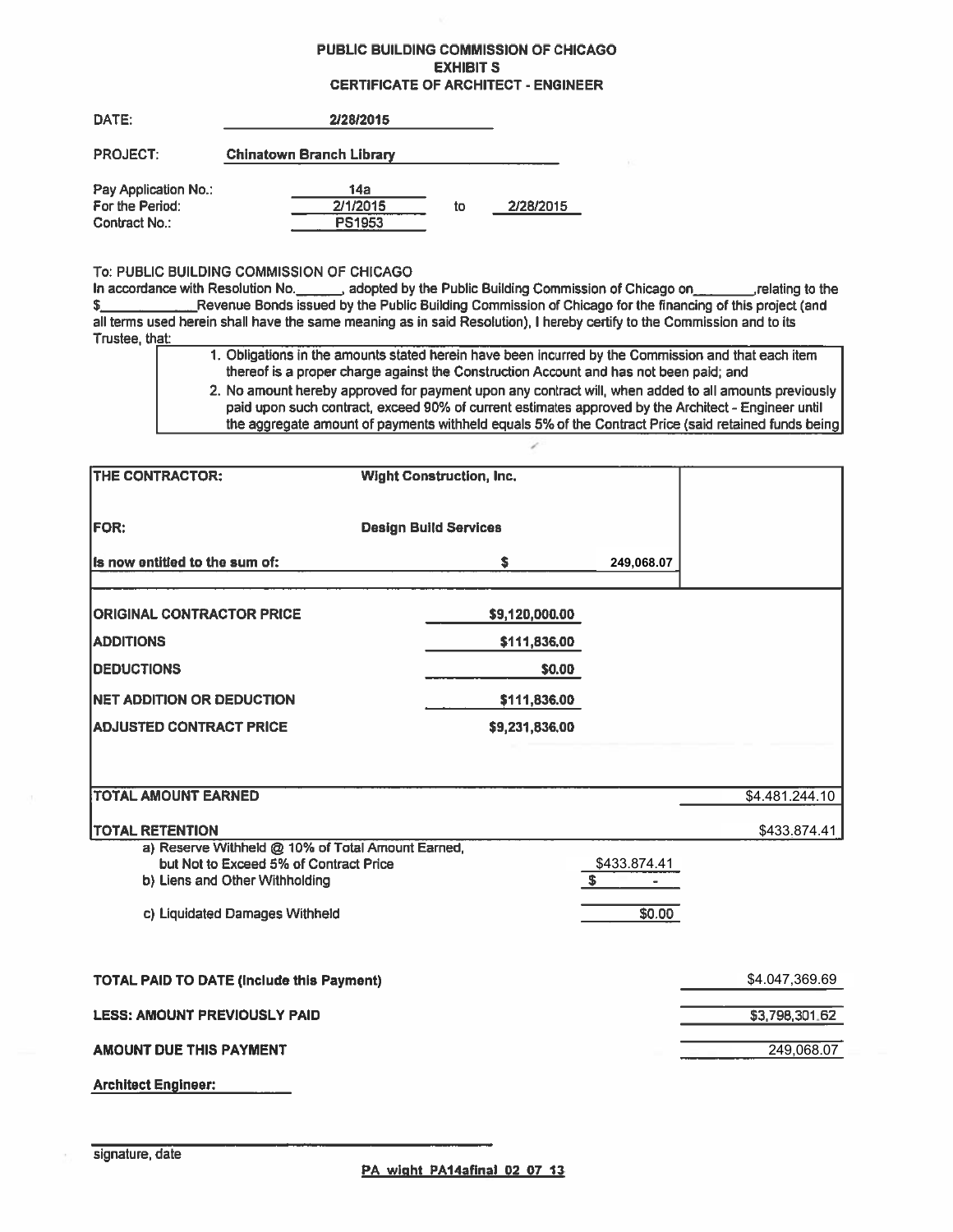## **CONTRACTOR'S SWORN STATEMENT AND AFFiDAViT FOR PARTiAL PAYMENT**

| PROJECT NAME Chinatown Branch Library             | CONTRACTOR: Wight Construction, inc.            | Date:<br>2/28/2015          |
|---------------------------------------------------|-------------------------------------------------|-----------------------------|
| PBC PROJECT # 8150                                | 2500 North Frontage Road                        |                             |
|                                                   | Darien, iL 60561                                |                             |
| JOB LOCATION: 2100 South Wentworth<br>Chicago, IL | APPLICATION FOR PAYMENT #<br>PERIOD FROM<br>14а | 2/1/2015<br>2/28/2015<br>TO |

OWNER:Public Building Commission

**State of** Illinois **County of** DuPage } ss

The affiant, Raymond F. Prokop, first being duly sworn on oath, deposes and says that he is Vice President for the CONTRACTOR NAME, Wight Construction, inc corporation, and duly authorized to make this Affidavit on behalf of said corporation and for him/herself individually, that he/she is well acquainted with the facts set forth herein and that said corporation is the Contractor with the PUBLIC BUILDiNG COMMISSION OF CHICAGO, Owner, under Contract No. PS1953 dated

the \_\_\_29th\_\_\_\_day of \_\_\_\_\_\_\_January\_\_\_\_\_\_\_\_\_\_\_, 2014

Chinatown Branch Library 2100 South Wentworth Chicago, IL

That the following statements are made for the purpose of processing a partial payment \$ 249,068.07 under the terms of said contract. That, for the purpose of said Contract, the following persons have been contacted with, and have furnished or prepared materials,

equipment, supplies, and services for, and have done labor on said improvement;

That, the respecitve amouns set forth opposite their names is the full amount of money due and to become due to each of them respectively;

That the work for which payment has been requested has been completed, free and clear of any and all claims, liens, charges and expenses of any kind

whatsoever and in full compliance with Contract Documents and the requirements of said owner under them;

That this statement is full, true and complete statement of all such persons and of the full amo9unt now due and the amount heretofore paid to each of them

for such labor, materials, equipment, supplies and services, furnished or prepared by each of them to or on account of said work as stated:

|                        |                                            |                                                                                          | $\overline{2}$                | $\mathcal{R}$  |                                          | $\overline{5}$ | 6       | $\overline{7}$        | 8           | 9                                                       | 10           | 11              | 12           |                   |
|------------------------|--------------------------------------------|------------------------------------------------------------------------------------------|-------------------------------|----------------|------------------------------------------|----------------|---------|-----------------------|-------------|---------------------------------------------------------|--------------|-----------------|--------------|-------------------|
|                        |                                            |                                                                                          | Original                      |                |                                          |                |         | -- WORK COMPLETED-    |             |                                                         |              |                 |              |                   |
|                        |                                            | Subcontractor Name (Trade Description)                                                   |                               | Contract       |                                          | Adiusted       |         |                       |             |                                                         |              | Previous        | Net Amount   |                   |
| <b>CSI Designation</b> |                                            | Subcontractor Address                                                                    |                               | Amount         | Change Orders Contract Amount % Complete |                |         | Previous              | Current     | Total                                                   | Retainage    | <b>Billings</b> | Due          | Remaining to Bill |
| 022200                 | Pioneer Environmental                      | 700 N. Sacramento Blvd<br>773.722.9200 Chicago, IL 60612                                 | <b>Remediation Consultant</b> | \$144,980.00   | (\$50,880.00)                            | \$94,100.00    | 48.84%  | \$45,961.45           | \$0.00      | \$45,961.45                                             | \$4,596.15   | \$41,365.30     | \$0.00       | \$52,734.70       |
| 022201                 | J.S. Riemer, Inc.                          | 16N158 Tyrell Road<br>847,836,1026 Elgin, IL 60124                                       | Mass Grading                  | \$590,434.00   | (\$50,000.00)                            | \$540.434.00   | 62.97%  | \$340,314.28          | \$0.00      | \$340.314.28                                            | \$34,031.43  | \$306,282.85    | \$0.00       | \$234,151.15      |
| 025100                 | TBD                                        |                                                                                          | Asphalt                       | \$2,890.00     | \$0.00                                   | \$2,890.00     | 0.00%   | \$0.00                | \$0.00      | \$0.00                                                  | \$0.00       | \$0.00          | \$0.00       | \$2,890.00        |
| 026100                 | CPMH Construction                          | 3129 S. Shields<br>312.929.2620 Chicago, IL 60616                                        | <b>Site Utilities</b>         | \$237,325.00   | (\$5,000.00)                             | \$232,325.00   | 95.35%  | \$221.528.57          | \$0.00      | \$221,528.57                                            | \$22.152.86  | \$199,375.71    | \$0.00       | \$32,949.29       |
| 028300                 | TBD                                        |                                                                                          | Fencina                       | \$6,710.00     | \$0.00                                   | \$6,710.00     | 0.00%   | \$0.00                | \$0.00      | \$0.00                                                  | \$0.00       | \$0.00          | \$0.00       | \$6,710.00        |
| 029100                 | TBD                                        |                                                                                          | Landscaping                   | \$142,590.00   | \$0.00                                   | \$142,590.00   | 0.00%   | \$0.00                | \$0.00      | \$0.00                                                  | \$0.00       | \$0.00          | \$0.00       | \$142,590.00      |
| 033100                 | <b>Hugh Henry Construction</b>             | 5905 W. Lawrence Ave<br>773.290.8363 Chicago, IL 60630                                   | Site/Building Concrete        | \$459,700.00   | (\$9,159.67                              | \$450,540.33   | 80.73%  | \$295,418.67          | \$68,321.66 | \$363,740.33                                            | \$36,374.03  | \$265,876.80    | \$61,489.50  | \$123,174.03      |
| 033400                 | Foundation Service Corp                    | 220 Waterloo Road<br>319.988.9839 Hudson, IA 50643                                       | Geopier Construction          | \$190,000.00   | \$0.00                                   | \$190,000.00   | 100.00% | \$190,000.00          | \$0.00      | \$190,000.00                                            | \$4,750.00   | \$180,500.00    | \$4,750.00   | \$4,750.00        |
| 051100                 | T.A. Bowman Constructors                   | 134 W Lake Street<br>630.523.5910 Bloomingdale, IL 60108                                 | <b>Structural Steel</b>       | \$881,600.00   | (\$5,636.00)                             | \$875,964.00   | 94.09%  | \$813,592.00          | \$10,600.00 | \$824,192.00                                            | \$82,419.20  | \$732,232.80    | \$9,540.00   | \$134,191.20      |
| 059200                 | T.A. Bowman Constructors                   | 134 W Lake Street<br>630.523.5910 Bloomingdale, IL 60108                                 | Misc. Steel                   | \$124,540.00   | (\$43,540.00)                            | \$81,000.00    | 37.28%  | \$30,200.00           | \$0.00      | \$30,200.00                                             | \$3,020.00   | \$27,180.00     | \$0.00       | \$53,820.00       |
| 062100                 | Pinto Construction Group                   | 7225 W. 105th St<br>708-430-493; Palos Hills, IL 60465                                   | General Carpentry             | \$6,420.00     | \$112,341.00                             | \$118,761.00   | 31.53%  | \$11,459.00           | \$25,984.00 | \$37,443.00                                             | \$3,744.30   | \$10,313.10     | \$23,385.60  | \$85,062.30       |
| 064100                 | TBD                                        |                                                                                          | Casework                      | \$275,000.00   | (\$150,000.00)                           | \$125,000.00   | 0.00%   | \$0.00                | \$0.00      | \$0.00                                                  | \$0.00       | \$0.00          | \$0.00       | \$125,000.00      |
| 072150                 | Wilkin Insulation Co                       | 501 W. Carboy Rd.<br>847.439. Mt. Prospect, IL 60056                                     | Spray Insulation              | \$11,500.00    | \$68,500.00                              | \$80,000.00    | 1.88%   | \$1,500.00            | \$0.00      | \$1,500.00                                              | \$150.00     | \$1,350.00      | \$0.00       | \$78,650.00       |
| 075100                 | Korellis Roofing, Inc.                     | 1333 169th Street<br>219-844-050(Hammond, IN 46324                                       | Roofina                       | \$300,000.00   | \$61,550.00                              | \$361,550.00   | 0.00%   | \$0.00                | \$0.00      | \$0.00                                                  | \$0.00       | \$0.00          | \$0.00       | \$361,550.00      |
| 081100                 | Pinto Construction Group                   | 7225 W. 105th St<br>708-430-493; Palos Hills, IL 60465                                   | Doors/Frames/Hardware         | \$33,380.00    | \$75,326.00                              | \$108,706.00   | 1.16%   | \$0.00                | \$1,265.00  | \$1,265.00                                              | \$126.50     | \$0.00          | \$1,138,50   | \$107,567.50      |
| 081200                 |                                            | 2525 N. Elston Ave Ste D250<br>Reflection Window Co., LLC 773.342.8924 Chicago, IL 60647 | <b>Curtainwall Entrances</b>  | \$1,357,800.00 | \$0.00                                   | \$1,357,800.00 |         | 73.69% \$1,000,505.00 |             | \$0.00 \$1,000,505.00                                   | \$100,050.50 | \$900,454.50    | \$0.00       | \$457,345.50      |
| 092100                 | Pinto Construction Group                   | 7225 W. 105th St<br>708-430-493; Palos Hills, IL 60465                                   | Drywall                       | \$110,000.00   | \$184,497.00                             | \$294,497.00   | 19.26%  | \$43,125.00           | \$13,590.50 | \$56,715.50                                             | \$5,671.55   | \$38,812.50     | \$12,231.45  | \$243,453.05      |
| 093100                 | TBD                                        |                                                                                          | Ceramic                       | \$10,030.00    | \$0.00                                   | \$10.030.00    | 0.00%   | \$0.00                | \$0.00      | \$0.00                                                  | \$0.00       | \$0.00          | \$0.00       | \$10,030.00       |
| 095100                 | TBD                                        |                                                                                          | Strip Gypsum Ceiling          | \$118,260.00   | (\$118,260.00)                           | \$0.00         | #DIV/0! | \$0.00                | \$0.00      | \$0.00                                                  | \$0.00       | \$0.00          | \$0.00       | \$0.00            |
| 096600                 | TBD                                        |                                                                                          | VCT/Carpet                    | \$34,060.00    | \$0.00                                   | \$34,060.00    | 0.00%   | \$0.00                | \$0.00      | \$0.00                                                  | \$0.00       | \$0.00          | \$0.00       | \$34,060.00       |
| 099200                 | All Tech Decorating                        | 1227 Naperville Dr<br>630.378.0004 Romeoville, IL 60446                                  | Painting                      | \$92,851.00    | (\$47,901.00)                            | \$44.950.00    | 0.00%   | \$0.00                | \$0.00      | \$0.00                                                  | \$0.00       | \$0.00          | \$0.00       | \$44,950.00       |
| 103500                 | TBD                                        |                                                                                          | Flag Poles                    | \$6,500.00     | \$0.00                                   | \$6,500.00     | 0.00%   | \$0.00                | \$0.00      | \$0.00                                                  | \$0.00       | \$0.00          | \$0.00       | \$6,500.00        |
| 104300                 | TBD                                        |                                                                                          | Signage                       | \$12,920.00    | \$0.00                                   | \$12,920.00    | 0.00%   | \$0.00                | \$0.00      | \$0.00                                                  | \$0.00       | \$0.00          | \$0.00       | \$12,920.00       |
| 105100                 | TBD                                        |                                                                                          | Metal Lockers                 | \$4,900.00     | \$0.00                                   | \$4,900.00     | 0.00%   | \$0.00                | \$0.00      | \$0.00                                                  | \$0.00       | \$0.00          | \$0.00       | \$4,900.00        |
|                        | <b>Subtotal Page 1 Subcontractor Costs</b> |                                                                                          |                               | \$5.154.390.00 | \$21.837.33                              | \$5.176.227.33 |         | 60.15% \$2.993.603.97 |             | \$119.761.16 \$3.113.365.13 \$297.086.52 \$2.703.743.56 |              |                 | \$112.535.05 | \$2.359.948.72    |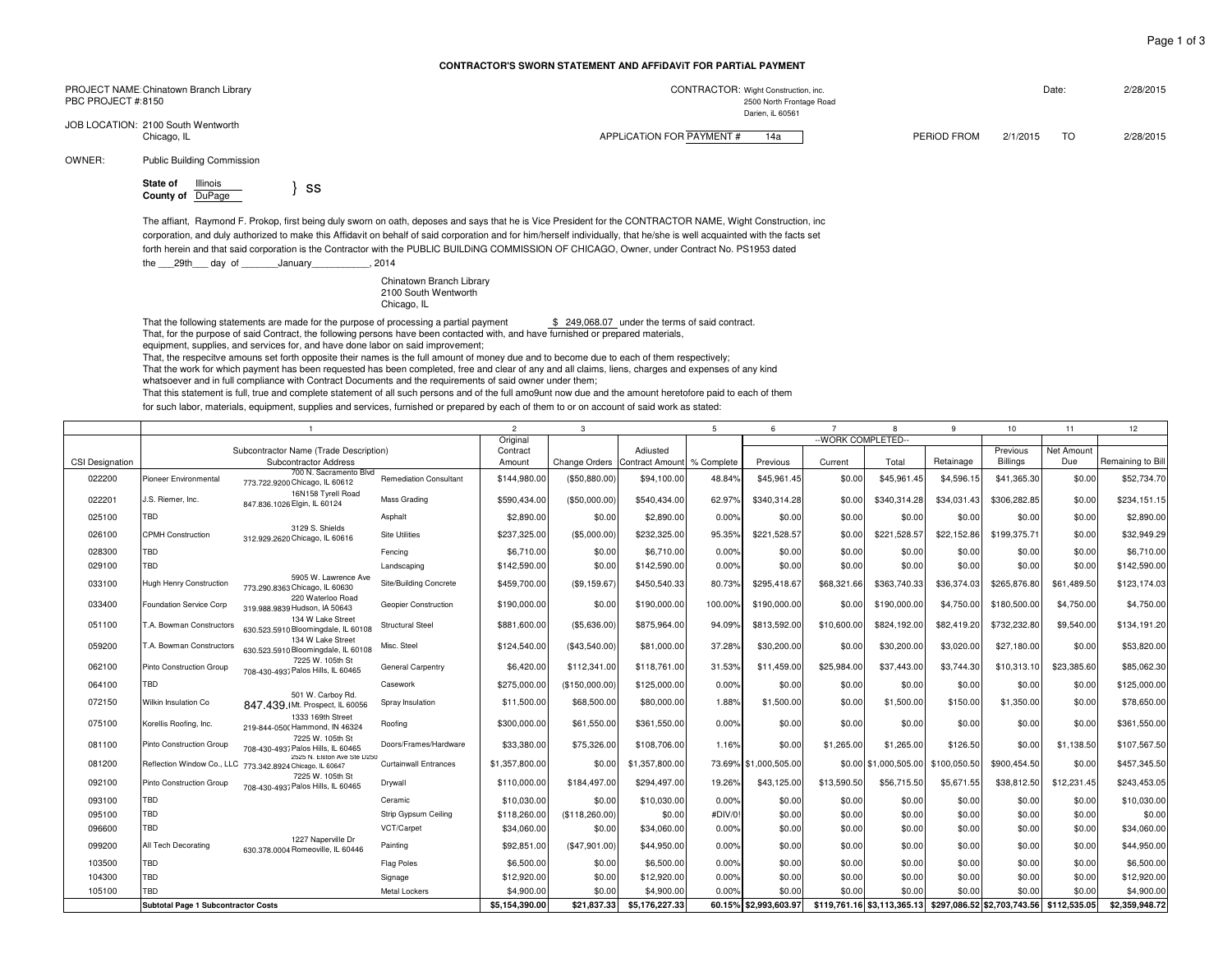|                 |                                            |                                                                   |                                      | $\overline{2}$ | 3                             |                | 5                     | 6            |                                                         | 8            | 9                           | 10           | 11             | 12                |
|-----------------|--------------------------------------------|-------------------------------------------------------------------|--------------------------------------|----------------|-------------------------------|----------------|-----------------------|--------------|---------------------------------------------------------|--------------|-----------------------------|--------------|----------------|-------------------|
|                 |                                            |                                                                   | Original                             |                |                               |                | -- WORK COMPLETED--   |              |                                                         |              |                             |              |                |                   |
|                 |                                            | Subcontractor Name (Trade Description)                            |                                      | Contract       |                               | Adjusted       |                       |              |                                                         |              |                             | Previous     | Net Amount     |                   |
| CSi Designation |                                            | Subcontractor Address                                             |                                      | Amount         | Change Orders Contract Amount |                | % Complete            | Previous     | Current                                                 | Total        | Retainage                   | Billings     | Due            | Remaining to Bill |
| 108200          | <b>TBD</b>                                 |                                                                   | <b>Toilet Partitions/Accessories</b> | \$18,600.00    | \$0.00                        | \$18,600.00    | 0.00%                 | \$0.00       | \$0.00                                                  | \$0.00       | \$0.00                      | \$0.00       | \$0.00         | \$18,600.00       |
| 114050          | TBD                                        |                                                                   | Book Security and Gate               | \$49,000.00    | \$0.00                        | \$49,000.00    | 0.00%                 | \$0.00       | \$0.00                                                  | \$0.00       | \$0.00                      | \$0.00       | \$0.00         | \$49,000.00       |
| 126500          | TBD                                        |                                                                   | Fire Extinguishers                   | \$500.00       | \$0.00                        | \$500.00       | 0.00%                 | \$0.00       | \$0.00                                                  | \$0.00       | \$0.00                      | \$0.00       | \$0.00         | \$500.00          |
| 142100          | ThyssenKrupp Elevator                      | 201 Network Blvd<br>866.228.6054 Frisco, TX 75034                 | Elevator                             | \$65,000.00    | \$7,600.00                    | \$72,600.00    | 50.00%                | \$36,300.00  | \$0.00                                                  | \$36,300.00  | \$3,630.00                  | \$32,670.00  | \$0.00         | \$39,930.00       |
| 152100          | <b>Brongiel Plumbing</b>                   | 1393 S. Kostner Ave<br>708.597.3659 Crestwood, IL 60445           | Plumbing                             | \$153,080.00   | \$76,501.00                   | \$229,581.00   | 73.92%                | \$118,393.50 | \$51,309.35                                             | \$169,702.85 | \$16,970.28                 | \$106,554.15 | \$46,178,42    | \$76,848.43       |
| 157100          | Jade Mechanical Services                   | 1510 Mideway Court, Elk<br>847.228.3802 Grove Village, IL 60007   | <b>HVAC</b>                          | \$1,069,860.00 | \$230,140.00                  | \$1,300,000.00 | 18.14%                | \$185,955.00 | \$49,850.00                                             | \$235,805.00 | \$23,580.50                 | \$167,359.50 | \$44,865.00    | \$1,087,775.50    |
| 162100          | Suarez Electric                            | 4439 W. Montrose Ave<br>773.202.8430 Chicago, IL 60641            | Electrical/Security/Voice/Data       | \$753,790.00   | \$83,774.03                   | \$837,564.03   | 18.71%                | \$139,361.48 | \$17,351.00                                             | \$156,712.48 | \$15,671.25                 | \$125,425.33 | \$15,615.90    | \$696,522.80      |
|                 | Subtotal Page 2 Subcontractor Costs        |                                                                   |                                      | \$2,109,830.00 | \$398.015.03                  | \$2,507,845.03 | 23.87%                | \$480,009.98 | \$118,510.35                                            | \$598.520.33 | \$59.852.03                 | \$432,008.98 | \$106.659.32   | \$1,969,176.73    |
| 004001          | <b>Wight Construction</b>                  | 2500 North Frontage Rd<br>Darien, IL 60561                        | <b>Construction Management</b>       | \$261,800.00   | \$0.00                        | \$261,800.00   | 48.31%                | \$119,459.00 | \$7,017.00                                              | \$126,476.00 | \$12,647.60                 | \$107,513.10 | \$6,315.30     | \$147,971.60      |
| 010001          | <b>Wight Construction</b>                  | 2500 North Frontage Rd<br>Darien, IL 60561                        | <b>General Conditions</b>            | \$976,740.00   | \$55,250.00                   | \$1,031,990.00 | 45.72%                | \$445.686.64 | \$26,176.00                                             | \$471.862.64 | \$47,186.26                 | \$401.117.98 | \$23,558.40    | \$607,313.62      |
| 010201          | <b>Wight Construction</b>                  | 2500 North Frontage Rd<br>Darien, IL 60561                        | Insurance                            | \$88,238.00    | \$0.00                        | \$88,238.00    | 100.00%               | \$88,238.00  | \$0.00                                                  | \$88,238.00  | \$8,823.80                  | \$79,414.20  | \$0.00         | \$8,823.80        |
| 010221          | <b>Wight Construction</b>                  | 2500 North Frontage Rd<br>Darien, IL 60561                        | Bond                                 | \$82,782.00    | \$0.00                        | \$82,782.00    | 100.00%               | \$82,782.00  | \$0.00                                                  | \$82,782.00  | \$8,278.20                  | \$74,503.80  | \$0.00         | \$8,278.20        |
| 990600          | <b>Wight Construction</b>                  | 50 W Washington Street<br>Chicago, IL 60616                       | Contingency                          | \$305,600.00   | -\$267,396.36                 | \$38,203.64    | 0.00%                 | \$0.00       | \$0.00                                                  | \$0.00       | \$0.00                      | \$0.00       | \$0.00         | \$38,203.64       |
| 990601          | Public Building Commission                 | 50 W Washington Street<br>Chicago, IL 60616                       | Owner Contingency                    | \$100,000.00   | $-$55,250.00$                 | \$44,750.00    | 0.00%                 | \$0.00       | \$0.00                                                  | \$0.00       | \$0.00                      | \$0.00       | \$0.00         | \$44,750.00       |
| 990999          | <b>Wight Construction</b>                  | 2500 North Frontage Rd<br>Darien, IL 60561                        | Unlet                                | \$40,620.00    | $-$40.620.00$                 | \$0.00         | 0.00%                 | \$0.00       | \$0.00                                                  | \$0.00       | \$0.00                      | \$0.00       | \$0.00         | \$0.00            |
|                 |                                            | Subtotal Page 2 General Conditions, Contingency, Allowances, OH&P |                                      | \$1,855,780.00 | -\$308.016.36                 | \$1,547,763.64 | 49.71%                | \$736.165.64 | \$33.193.00                                             | \$769,358.64 | \$76,935.86                 | \$662,549.08 | \$29.873.70    | \$855,340.86      |
|                 |                                            |                                                                   |                                      |                |                               |                |                       |              |                                                         |              |                             |              |                |                   |
|                 | Subtotal Page 1 Subcontractor Costs        |                                                                   | \$5.154.390.00                       | \$21.837.33    | \$5.176.227.33                | 60.15%         | \$2.993.603.97        |              | \$119.761.16 \$3.113.365.13                             |              | \$297,086.52 \$2,703,743.56 | \$112.535.05 | \$2.359.948.72 |                   |
|                 | <b>Subtotal Page 2 Subcontractor Costs</b> |                                                                   | \$2,109,830.00                       | \$398,015.03   | \$2,507,845.03                | 23.87%         | \$480,009.98          | \$118,510.35 | \$598,520.33                                            | \$59,852.03  | \$432,008.98                | \$106,659.32 | \$1,969,176.73 |                   |
|                 |                                            | Subtotal Page 2 General Conditions, Contingency, Allowances, OH&P |                                      | \$1,855,780.00 | -\$308.016.36                 | \$1,547,763.64 | 49.71%                | \$736,165.64 | \$33,193.00                                             | \$769,358.64 | \$76.935.86                 | \$662,549.08 | \$29.873.70    | \$855,340.86      |
|                 | <b>TOTAL</b>                               |                                                                   | \$9.120.000.00                       | \$111.836.00   | \$9,231,836.00                |                | 48.54% \$4.209.779.59 |              | \$271,464.51 \$4,481,244.10 \$433,874.41 \$3,798,301.62 |              |                             | \$249.068.07 | \$5,184,466.31 |                   |